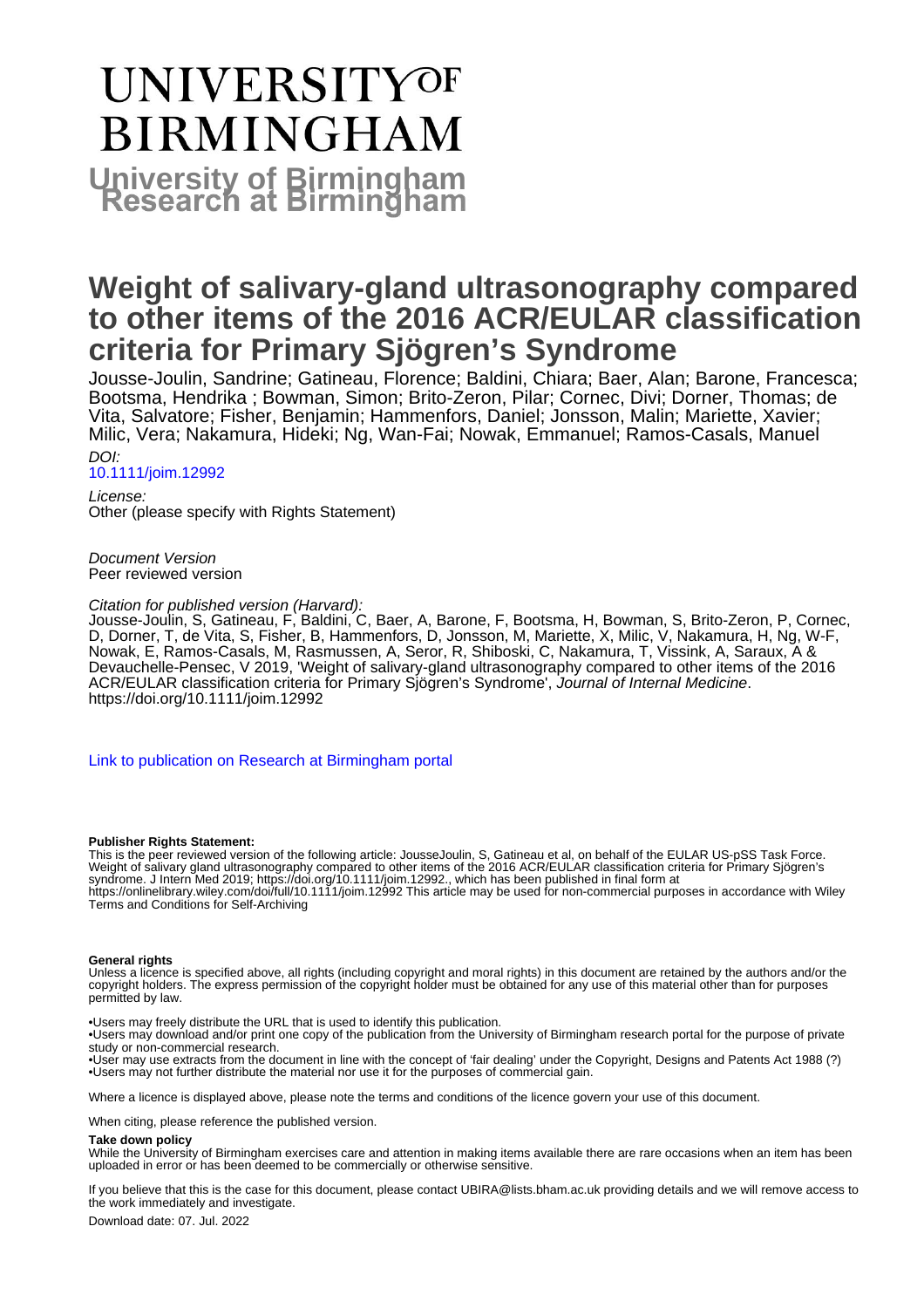## **Weight of Salivary-Gland Ultrasonography compared to Other items of the 2016 ACR/EULAR Classification Criteria for Primary Sjögren's Syndrome**

Sandrine Jousse-Joulin<sup>1</sup>, Florence Gatineau<sup>2</sup>, Chiara Baldini<sup>3</sup>, Alan Baer<sup>4</sup>, Francesca Barone<sup>5</sup>, Hendrika Bootsma<sup>6</sup>, Simon Bowman<sup>7</sup>, Pilar Brito-Zerón<sup>8</sup>, Divi Cornec<sup>1</sup>, Thomas Dorner<sup>9</sup>, Salvatore de Vita<sup>10</sup>, Benjamin Fisher<sup>5</sup>, Daniel Hammenfors<sup>11</sup>, Malin Jonsson<sup>12</sup>, Xavier Mariette<sup>13</sup>, Vera Milic<sup>14</sup>, Hideki Nakamura<sup>15</sup>, Wan-Fai Ng<sup>16</sup>, Emmanuel Nowak<sup>2</sup>, Manuel Ramos-Casals<sup>8</sup>, Astrid Rasmussen<sup>17</sup>, Raphaele Seror<sup>13</sup>, Caroline H Shiboski<sup>18</sup>, Takashi Nakamura<sup>19</sup>, Arjan Vissink<sup>20</sup>, Alain Saraux<sup>1</sup>, and Valerie Devauchelle-Pensec<sup>1</sup>, on behalf of the EULAR US-pSS Task Force

1 Rheumatology department, Cavale Blanche Hospital and Brest Occidentale University, INSERM UMR 1227, Brest, FRANCE

2 INSERM CIC 1412, Brest Medical University Hospital, Brest, FRANCE

3 Rheumatology unit, University of Pisa, Pisa, ITALY

4 Department of Medicine (Rheumatology), Johns Hopkins University School of Medicine, Baltimore, MD 21224, USA

5 Rheumatology Research Group, Institute of Inflammation and Ageing, University of Birmingham, Birmingham, UK

6 Department of Rheumatology and Clinical Immunology, University of Groningen,

University Medical Centre Groningen, Groningen, THE NETHERLANDS

7 Department of Rheumatology, University Hospitals, Birmingham NHS Trust,

Birmingham, UK

8 Autoimmune Diseases Unit, Department of Medicine, Hospital CIMA- Sanitas, Barcelona, SPAIN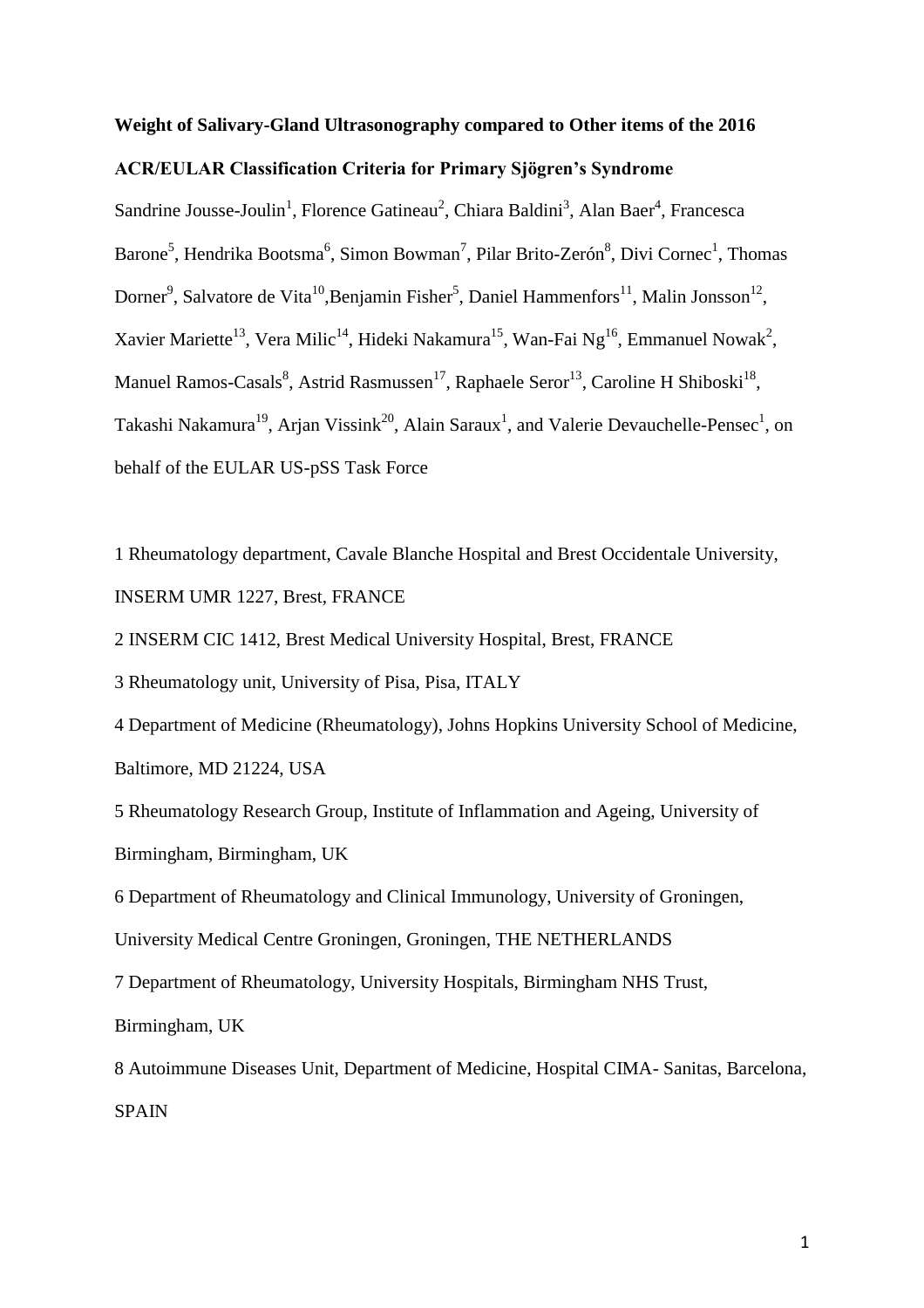9 Department of Medicine, Rheumatology and Clinical Immunology, Charite Universitätsmedizin Berlin and DRFZ Berlin, GERMANY

10 Clinic of Rheumatology, Department of Medical and Biological Sciences, University Hospital "Santa Maria della Misericordia", Udine, ITALY

11 Department of Rheumatology, Haukeland University Hospital, Norway,

and Department of Clinical Science – Section for Rheumatology, University of Bergen, NORWAY

12 Department of Clinical Dentistry – Section for Oral and Maxillofacial Radiology, University of Bergen, Bergen, NORWAY

13 Center for Immunology of Viral Infections and Autoimmune Diseases, Assistance Publique, Hôpitaux de Paris, Hôpitaux Universitaires Paris-Sud, Le Kremlin-Bicêtre, Université Paris Sud, INSERM, Paris, FRANCE

14 Institute of Rheumatology, School of Medicine, University of Belgrade, Belgrade, **SERBIA** 

15 Department of Immunology and Rheumatology, Unit of Advanced Medical Sciences, Division of Advanced Preventive Medical Sciences, Nagasaki University Graduate School of Biomedical Sciences, Nagasaki City, Nagasaki 852-8501, JAPAN

16 Institute of Cellular Medicine, Newcastle University & NIHR Newcastle Biomedical Research Centre, Newcastle upon Tyne, NE2 4HH, UK

17 Arthritis and Clinical Immunology Research Program, Oklahoma Medical Research Foundation, Oklahoma City, Oklahoma, USA

18 Department of Orofacial Sciences, School of Dentistry, University of California, San Francisco, California, USA

19 Department of Radiology and Cancer Biology, Nagasaki University Graduate School of Biomedical Sciences, Nagasaki 852-8588, JAPAN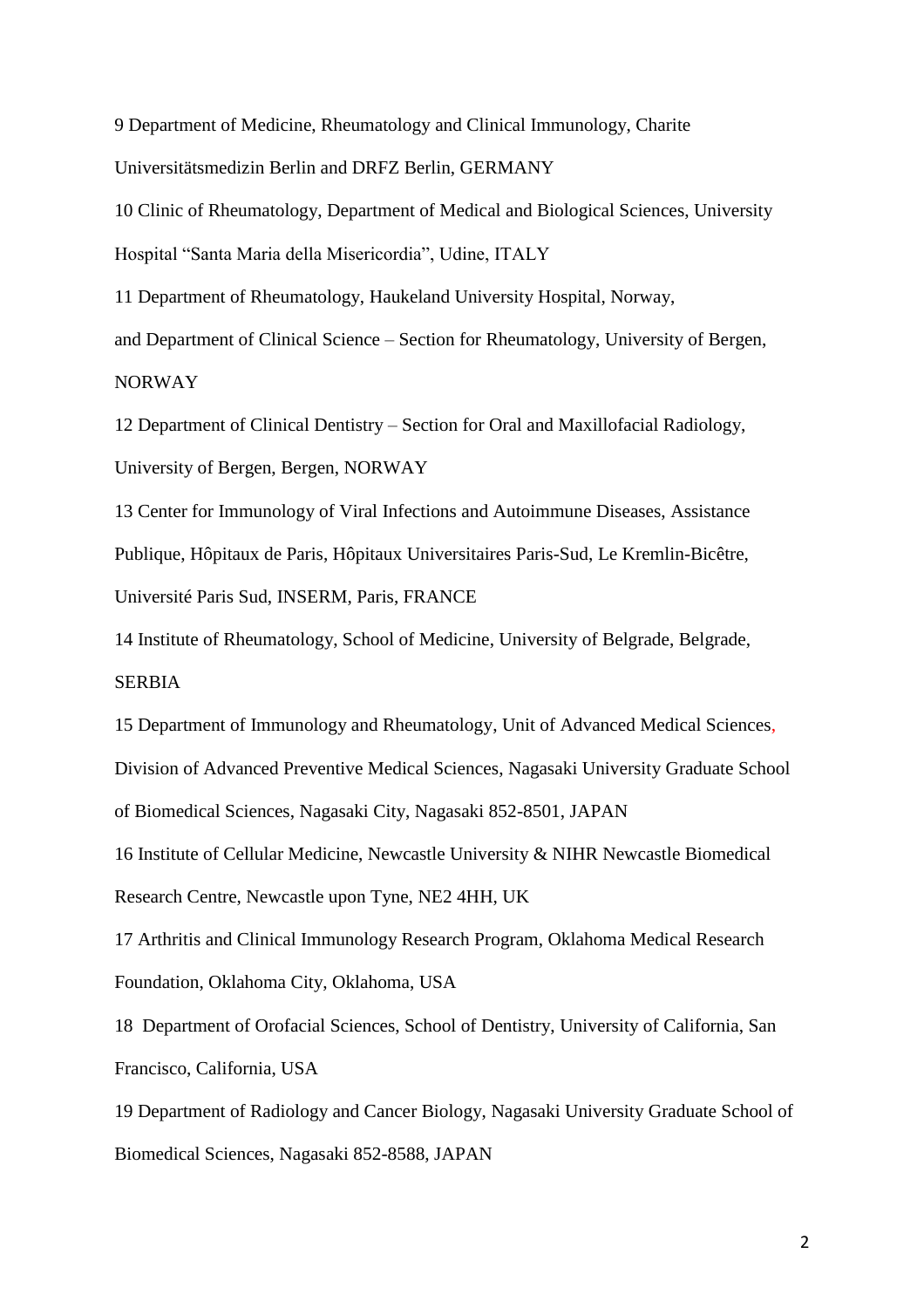20 Department of Oral and Maxillofacial Surgery, University of Groningen, University Medical Centre Groningen, Groningen, THE NETHERLANDS

**Corresponding author:** Valérie Devauchelle-Pensec, Rheumatology department, Cavale Blanche Hospital and Brest Occidentale University, EA 2216, ERI 29, Brest, FRANCE Phone: +33 298 347 264

E-mail: [valerie.devauchelle-pensec@chu-brest.fr](mailto:valerie.devauchelle-pensec@chu-brest.fr)

**Keywords:** Ultrasonography. Salivary glands. Primary Sjögren's syndrome. Diagnosis. Classification criteria.

**Financial support**: None of the authors had financial interest which could create a potential conflict of interest with this work

## **Short title:**

Contribution of Adding Salivary-Gland Ultrasonography to 2016 ACR/EULAR Classification Criteria for Primary Sjögren's Syndrome **Five key words:** Ultrasonography. Salivary glands. Primary Sjögren's syndrome. Diagnosis. Classification

criteria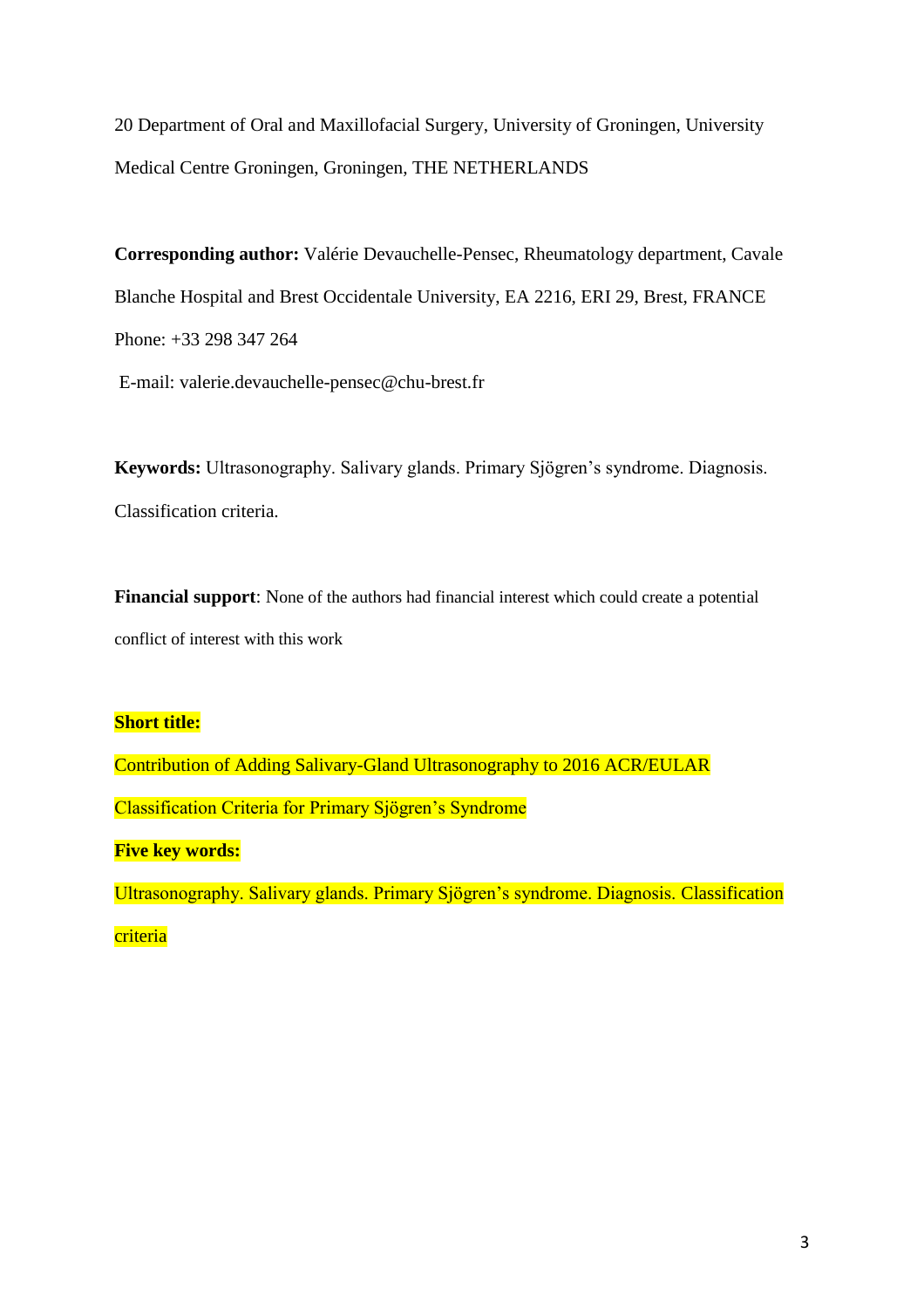#### **ABSTRACT**

OBJECTIVE: Major Salivary gland ultrasonography (SGUS) is widely used for the diagnosis of primary Sjögren's syndrome (pSS). Our objective was to assess the contribution of SGUS compared to other items of the 2016 ACR/EULAR pSS classification criteria, based on expert opinion.

METHODS: A secure web-based relational database was used by 24 experts from 14 countries to assess 512 realistic vignettes developed from data of patients with suspected pSS. Each vignette provided classification criteria items and information on history, clinical symptoms, and SGUS findings. Each expert assessed 64 vignettes and each vignette was assessed by 3 experts. A diagnosis of pSS was defined according to at least 2 of 3 experts. Validation was performed in the independent French DiapSS cohort of patients with suspected pSS.

RESULTS: A criteria-based pSS diagnosis and SGUS findings were independently associated with an expert diagnosis of  $pSS (p<0.001)$  The derived diagnostic weights of individual items in the 2016 ACR/EULAR criteria including SGUS were : anti-SSA, 3; focus score  $\geq 1$ , 3; SGUS score  $\geq 2$ , 1; positive Schirmer's test, 1; dry mouth, 1; and salivary flow rate <0.1 mL/min, 1. The corrected C statistic area under the curve for the new weighted score was 0.96.Adding SGUS improve the sensitivity from 90.2 % to 95.6% with a quite similar specificity 84.1% versus 82.6%. Results were similar in the DiapSS cohort: adding SGUS improve the sensitivity from 87% to 93%.

CONCLUSION: SGUS had similar weight compared to minor items and its addition improves the performance of the 2016 ACR/EULAR classification criteria.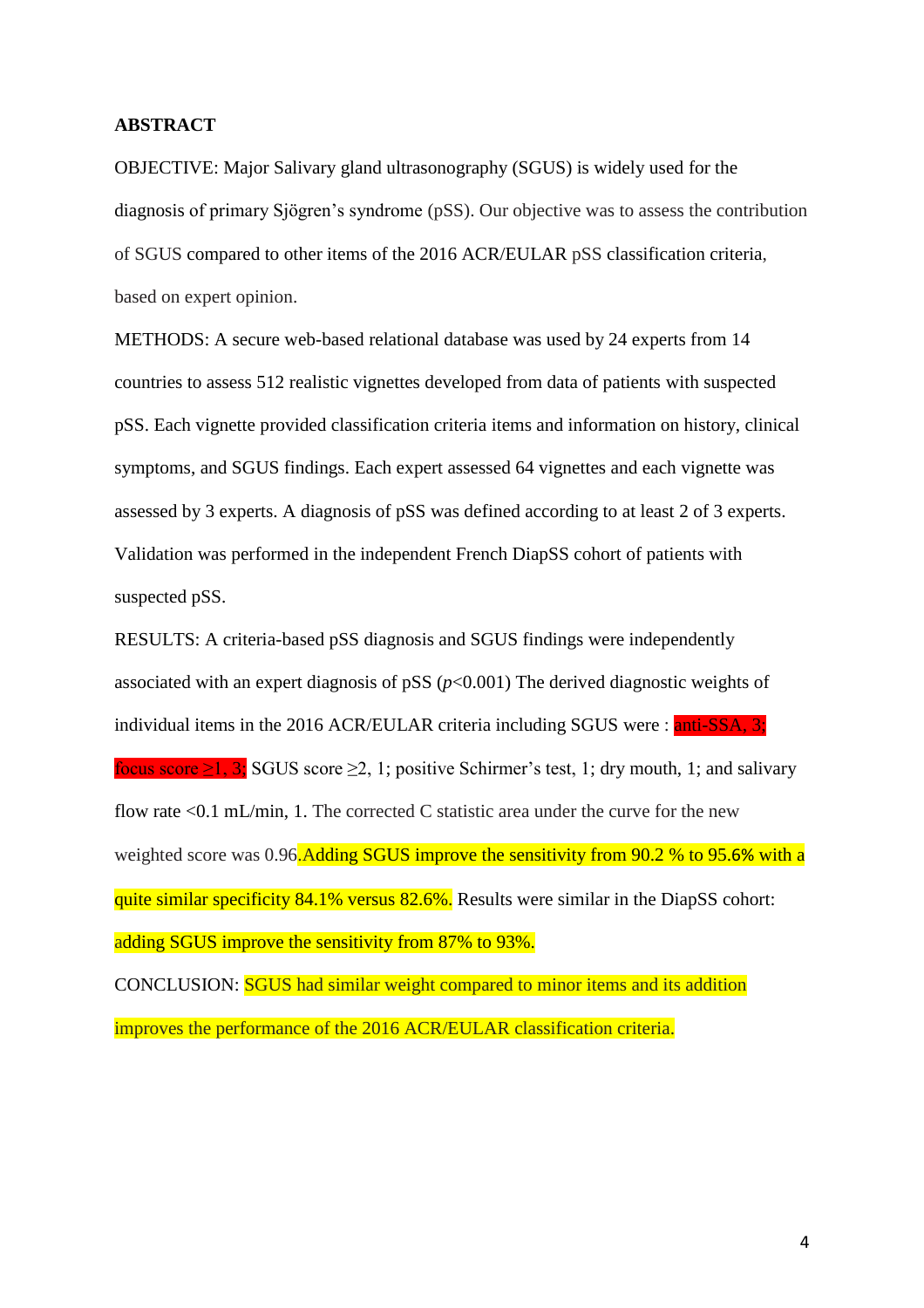#### **INTRODUCTION**

Lymphocytic infiltration of the salivary glands (SGs) is a key pathologic feature of primary Sjögren's syndrome (pSS) (1, 2). Currently available tools for assessing the SGs include salivary flow measurement, minor labial salivary gland (LSG) biopsy (3, 4), sialography, and scintigraphy (5). In addition, salivary gland ultrasonography (SGUS) holds considerable appeal (6), as it is non-invasive, non-irradiating, and can be repeated as an outpatient investigation (7-9). Many researchers and clinicians have identified SGUS as a valuable diagnostic tool and potential criteria item for disease classification of pSS (10-14).

The 2016 ACR/EULAR classification criteria set for pSS was developed and validated using three international patient cohorts (15, 16). The set includes five weighted items: focal lymphocytic sialadenitis with a focus score (FS)  $\geq$ 1 by LSG and presence of anti-SSA(Ro) antibodies are each weighted 3 and considered to be major items; whereas a positive ocular staining score (OSS  $\geq$ 5), positive Schirmer's test ( $\leq$ 5 mm/5 min), and unstimulated whole salivary (UWS) flow rate  $\leq 0.1$  mL/min each have a weight of 1. These criteria are designed to be applied only to patients who have subjective ocular and/or oral dryness and/or a positive item on the EULAR Disease Activity Index for pSS (ESSDAI) (17). A score  $\geq 4$ indicates pSS.

However, the diagnosis and classification of pSS continue to be challenging, as many other conditions can produce similar presentations. Continued efforts to improve current criteria sets are therefore warranted to increase diagnostic accuracy and decrease time to diagnosis.

Adding SGUS as a criterion has been reported to improve the performance of classification criteria (18). In a cohort of patients with suspected SS, adding SGUS to the American-European Consensus Group (AECG) criteria set increased sensitivity from 77.9%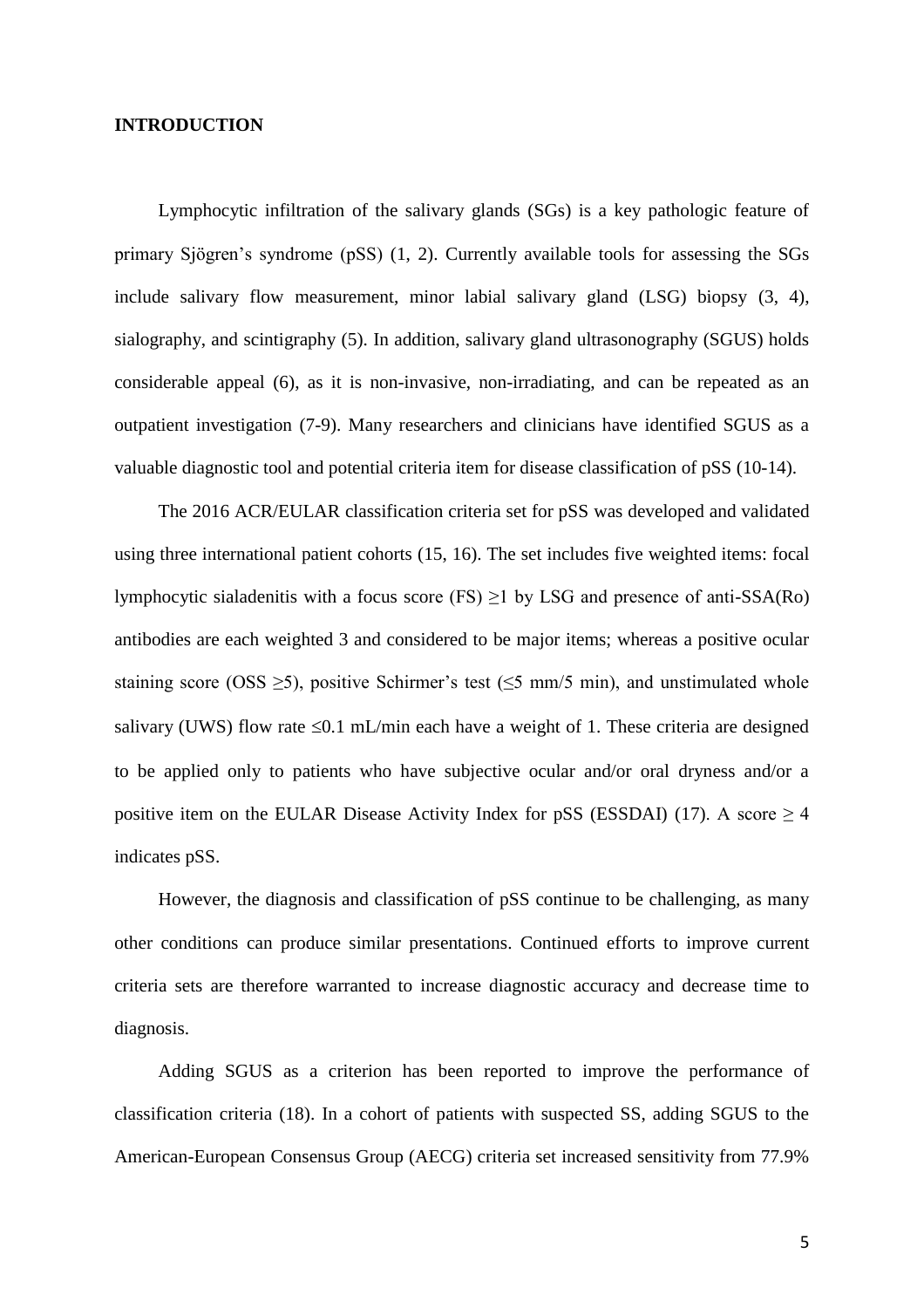to 87%, and similar results were obtained with the 2016 ACR/EULAR classification criteria (10, 19). Many of the patient cohorts used to develop and validate the 2016 ACR/EULAR criteria were initiated in the early 2000s, and none was assessed using SGUS, whose metrological properties were unknown at the time. Consequently, inclusion of SGUS in the criteria set was not possible (15, 16). However, the ACR and EULAR used a well-defined and established method with which they had already acquired experience when developing criteria for rheumatoid arthritis and scleroderma. This method assigns weights to each criterion in the set, thereby allowing the subsequent addition of criteria provided they are assigned the appropriate weights.

The international EULAR US-pSS Task Force was created in 2012 with the objectives of standardizing SGUS (13, 20, 21), maximizing its usefulness in pSS, developing a reliable SGUS scoring system, and assessing the addition of an SGUS score to pSS classification criteria sets according to OMERACT and EULAR recommendations. Experts were considered for this task force if they worked with SS centers for excellence and were involved in active published research on pSS. Meetings and projects were designed each year at ACR and EULAR meetings to evaluate the metrological properties of SGUS (20-22), create an atlas, and develop a consensual score (21).The score assesses greyscale (B-mode) homogeneity lesions (21)for each of the four major SGs (two parotid and two submandibular glands), focusing on anechoic/hypoechoic foci as follows: 0, no lesions; 1, hypo/anechoic areas occupying less than 25% of the gland surface area; 2, hypo/anechoic areas occupying 25% to 50% of the gland surface area; 3, hypo/anechoic areas occupying more than 50% of the gland surface area; and 4, hypo/anechoic areas occupying the entire gland surface area.  $\overline{A}$ score  $\geq 2$  is associated with Sjogren.

The objective of the UTOPIA (Ultrasound TO diagnose and classify PrImAry Sjögren's syndrome) study reported here was to evaluate the weight that should be assigned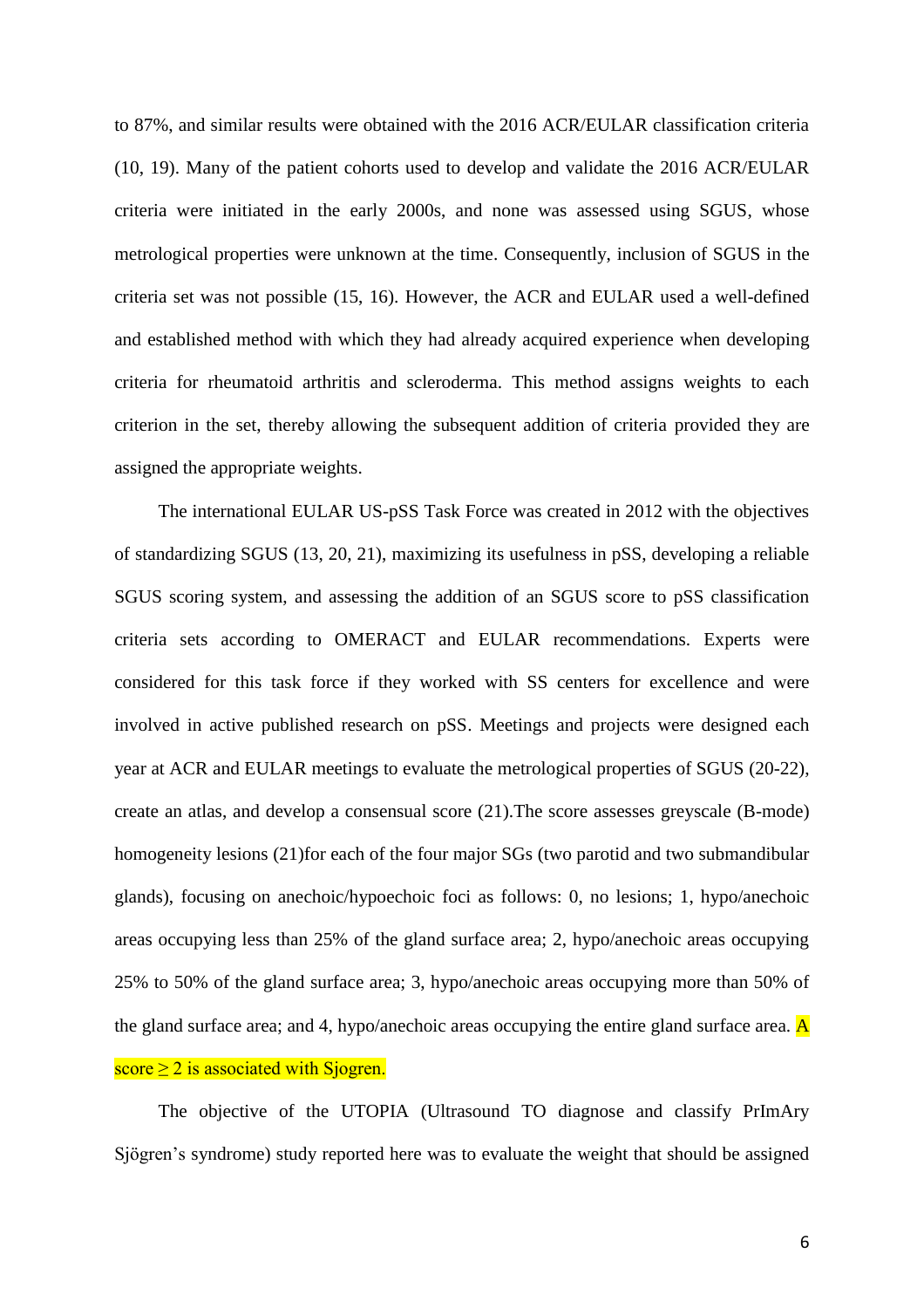to SGUS if added to the 2016 ACR/EULAR pSS classification criteria set. To this end, an international panel of pSS experts examined clinical vignettes. Our working hypothesis was that SGUS could be used in a standardized manner to evaluate patients with pSS in both daily practice and clinical trials.

#### **METHOD**

We used data from patients with suspected pSS to develop realistic clinical vignettes. Experts assessed the vignettes and determined whether they indicated probable or definitive pSS. Potential effects on this expert pSS diagnosis of adding SGUS findings to the available information were evaluated (17).

## **Design of the vignettes**

A rheumatologist (CB) collected the main demographic data and signs of pSS from the Sjögren's Clinic database at the University of Pisa, Italy (23, 24). This step considered only patients for whom all relevant data were available, including the 2016 ACR/EULAR classification criteria, systemic manifestations, and SGUS findings. Controls were patients referred for suspected pSS in whom a comprehensive workup did not support a diagnosis of pSS.

Concerning the vignette: Each feature was assigned a weight based on its frequency in the patient cohort (e.g., sex, age, parotid gland enlargement, and systemic manifestations including inflammatory arthritis, cytopenia, interstitial lung disease, peripheral neuropathy, and Raynaud's phenomenon).

A computer algorithm designed by one of us (FG) determined all possible combinations of the 2016 ACR/EULAR classification criteria (ocular and oral dryness, anti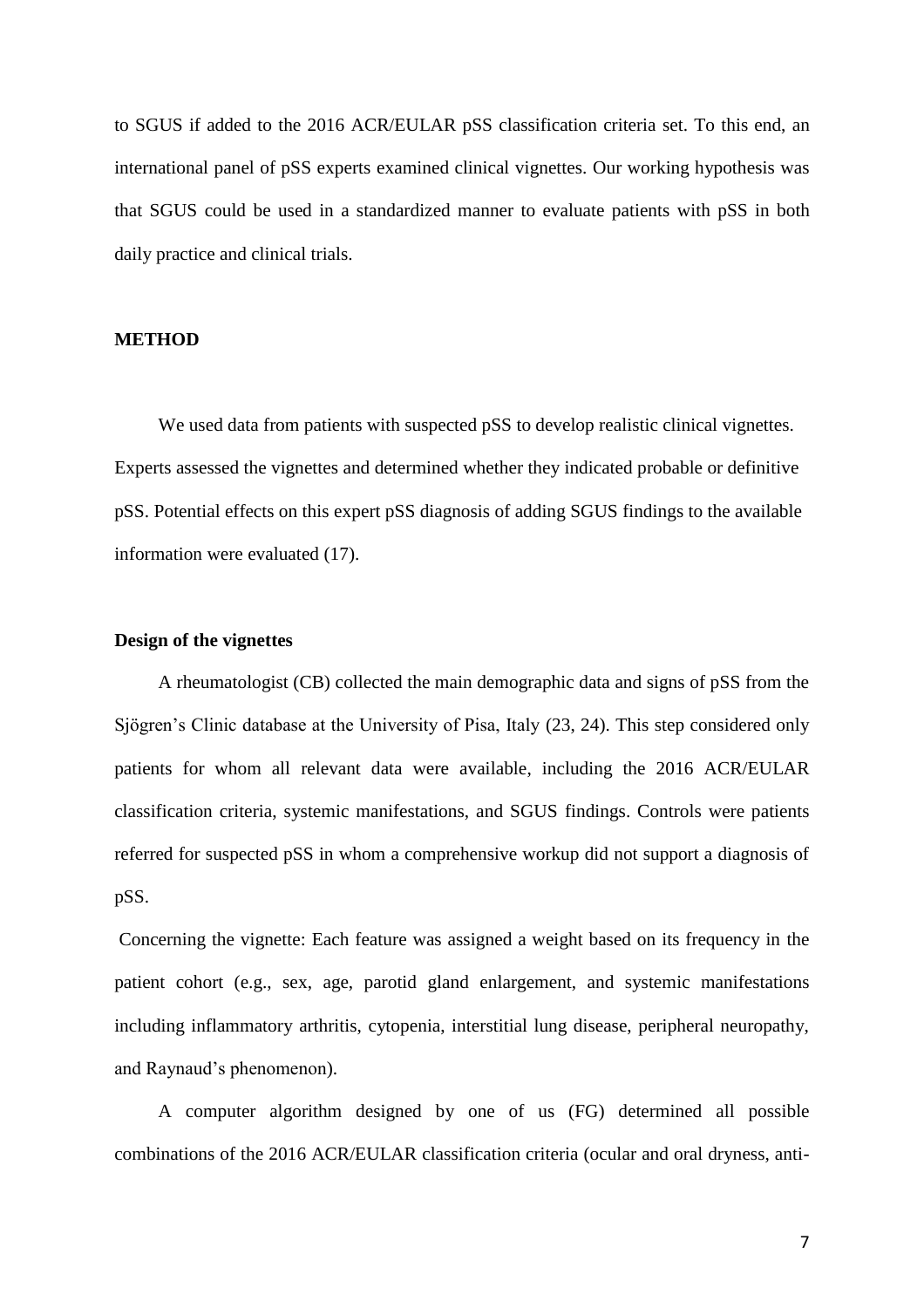SSA antibodies positive vs. negative, Schirmer's test > vs.  $\leq$ 5 mm/5 min, LSG with FS <1 vs. ≥1, UWS flow rate > vs. ≤0.1mL/min, and OSS <5 vs. ≥5), disease duration <3 years or  $\geq$ 3 years, and standardized SGUS score <2 vs.  $\geq$ 2. These variables were handled in the vignette as a binary variable. The number of combinations was 512, and 512 vignettes were therefore created.

Each vignette (supplementary file) provided information on the medical history (symptom duration, sex, age), clinical symptoms (ocular and oral dryness), and systemic manifestations (see above). In each vignette, the patient had subjective ocular and/or oral dryness or a systemic manifestation. Disease duration was given in each vignette to assess whether this information was significantly associated with the diagnosis made by experts.

All the vignettes were reviewed independently by three experts (VDP, AS, DC) and found to be clinically plausible.

#### **Panel of experts**

Of 25 invited pSS experts, 24 participated in the study. Among them, 19 were from 12 European countries, 3 from North America, and 2 from Japan. Only 10 were EULAR USpSS Task Force members, to minimize potential bias due to a strong favorable opinion of the contribution of SGUS to the diagnosis of pSS within the task force. Of the 24 experts, 20 were rheumatologists, 3 were dentists, and 1 was a radiologist. Each expert evaluated 64 vignettes using a secure web-based relational database. Thus, each vignette was evaluated by 3 experts. The experts used four diagnostic categories to assess the vignettes: pSS definitely absent, pSS unlikely, pSS probable, and pSS definitely present. The vignette was considered to indicate pSS when 2 of the 3 experts gave a diagnosis of probable or definite pSS.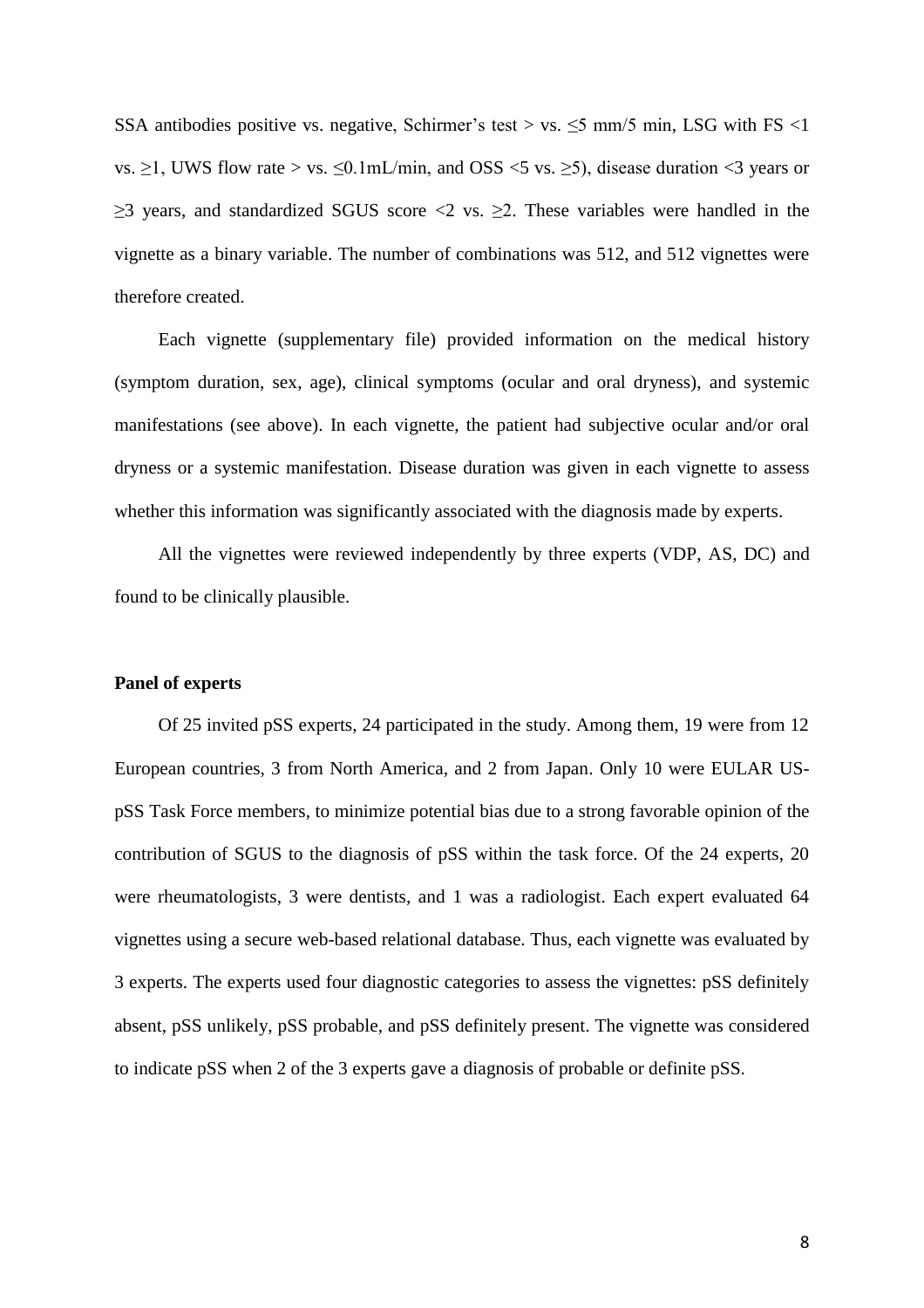#### **Validation in the independent DiapSS cohort**

For validation of the vignette assessment findings, we used the French DiapSS cohort of patients with suspected pSS (18, 25). As previously described, the diagnoses in these patients were established by consensus among three of us (AS, SJJ, and VDP). A diagnosis of pSS did not require fulfillment of the 2002 AECG or 2016 ACR/EULAR classification criteria. For this study, we assessed the performance of the 2016 ACR/EULAR classification criteria with and without the SGUS score.

#### **Statistical analysis**

The statistical analysis was performed using SAS software, version 9.4 (SAS Institute, Cary, NC, USA). The vignettes were divided into two groups based on whether 2 of the 3 experts gave a diagnosis of probable or definite pSS (defined here as an expert pSS diagnosis). We then sought to determine which features other than the classification criteria were significantly associated with an expert pSS diagnosis. For each vignette, the 2016 ACR/EULAR score was computed, and Student's *t* test was then applied to compare mean score values between the two groups of vignettes. The chi-square test was used to compare the two groups of vignettes regarding the proportion of pSS diagnoses defined as a 2016 ACR/EULAR score  $\geq 4$  and as an SGUS score  $\geq 2$ . Univariate and multivariate logistic regression models were built to identify features (including the SGUS score value and established classification criteria) associated with an expert pSS diagnosis. Significance was assessed using Wald tests.

To assess the weight of the SGUS score and of the 2016 ACR/EULAR criteria, we relied on estimated coefficients from the fitted logistic regression models. The results were then used to derive a modified score (ACR/EULAR + SGUS score). Cutoffs were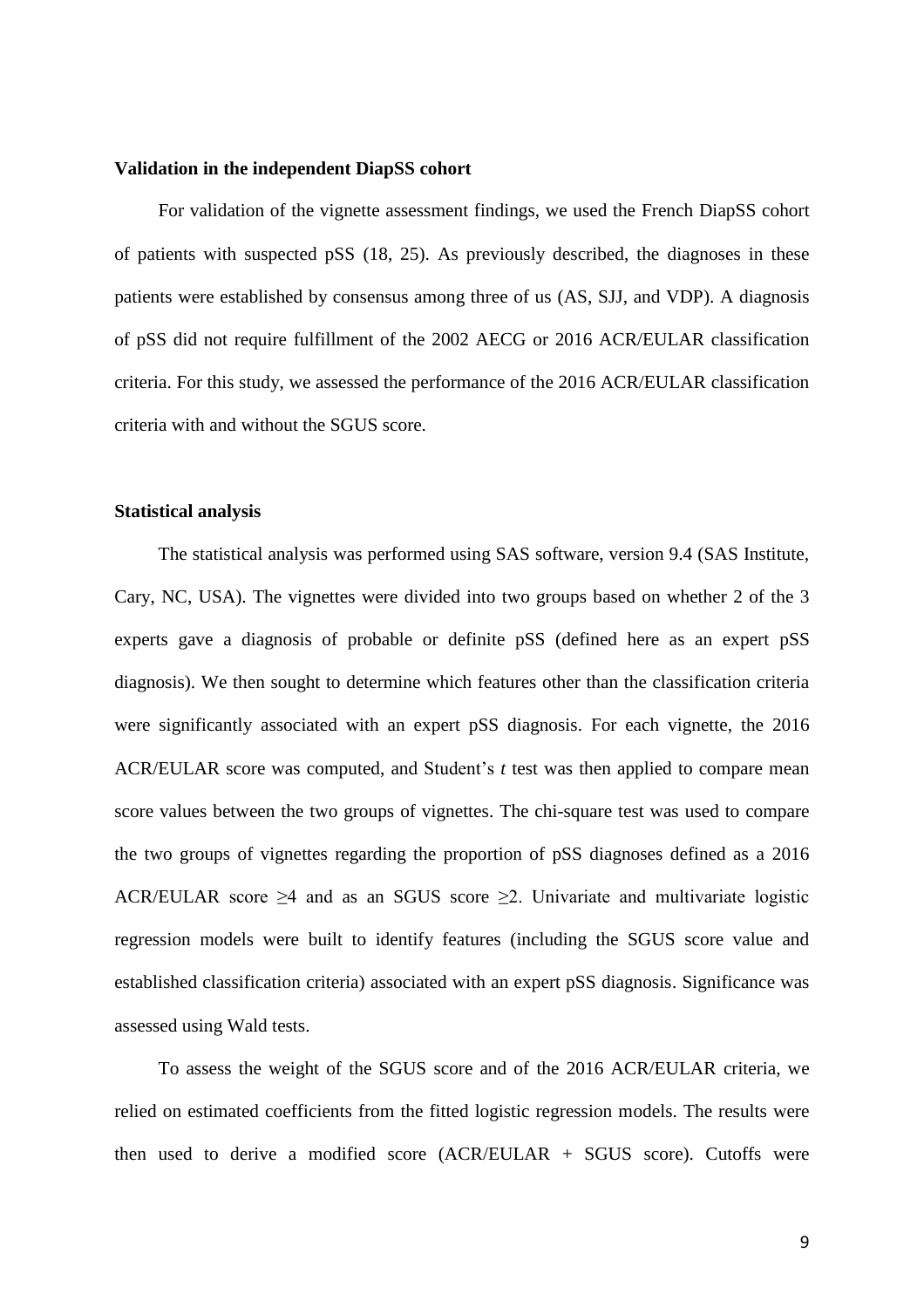determined by plotting receiver operating characteristics (ROC) curves and computing the areas under the curve (AUC). Sensitivity and specificity of the 2016 ACR/EULAR score and modified 2016 ACR/EULAR+ SGUS score for diagnosing pSS were assessed on the vignette data (learning sample) and DiapSS data (validation sample). The characteristics of patients in the DiapSS cohort were described as mean and standard deviation for continuous variables and number and percentage for categorical variables.

#### **RESULTS**

#### **Assessment of the vignettes**

Of the 512 vignettes, 366 were classified by at least 2 of the 3 experts as indicating probable or definite pSS, i.e., were given an expert pSS diagnosis as defined for this study. Of these 366 vignettes, 330 (90.2%) had a 2016 ACR/EULAR score  $\geq$ 4 and 205 (56%) had an SGUS score  $\geq$ 2. Of the 146 vignettes for which pSS was deemed absent or unlikely, 22 (15.0%) had a 2016 ACR/EULAR score  $\geq$ 4.

#### **Items associated with an expert pSS diagnosis (Table 1)**

By univariate analysis, the 2016 ACR/EULAR score and SGUS score were significantly associated with an expert pSS diagnosis. Multivariate analysis showed that each of these associations was independent  $(p<0.001$  for all associations). Logistic regression analysis identified six vignette features that were significantly and independently associated with an expert pSS diagnosis, namely, positive anti-SSA (weight, 4), FS≥1 (weight, 4), SGUS score  $\geq$  (weight, 2), positive Schirmer's test (weight, 1), xerostomia (weight, 1), and UWS flow rate  $< 0.1$  mL/min (weight, 1).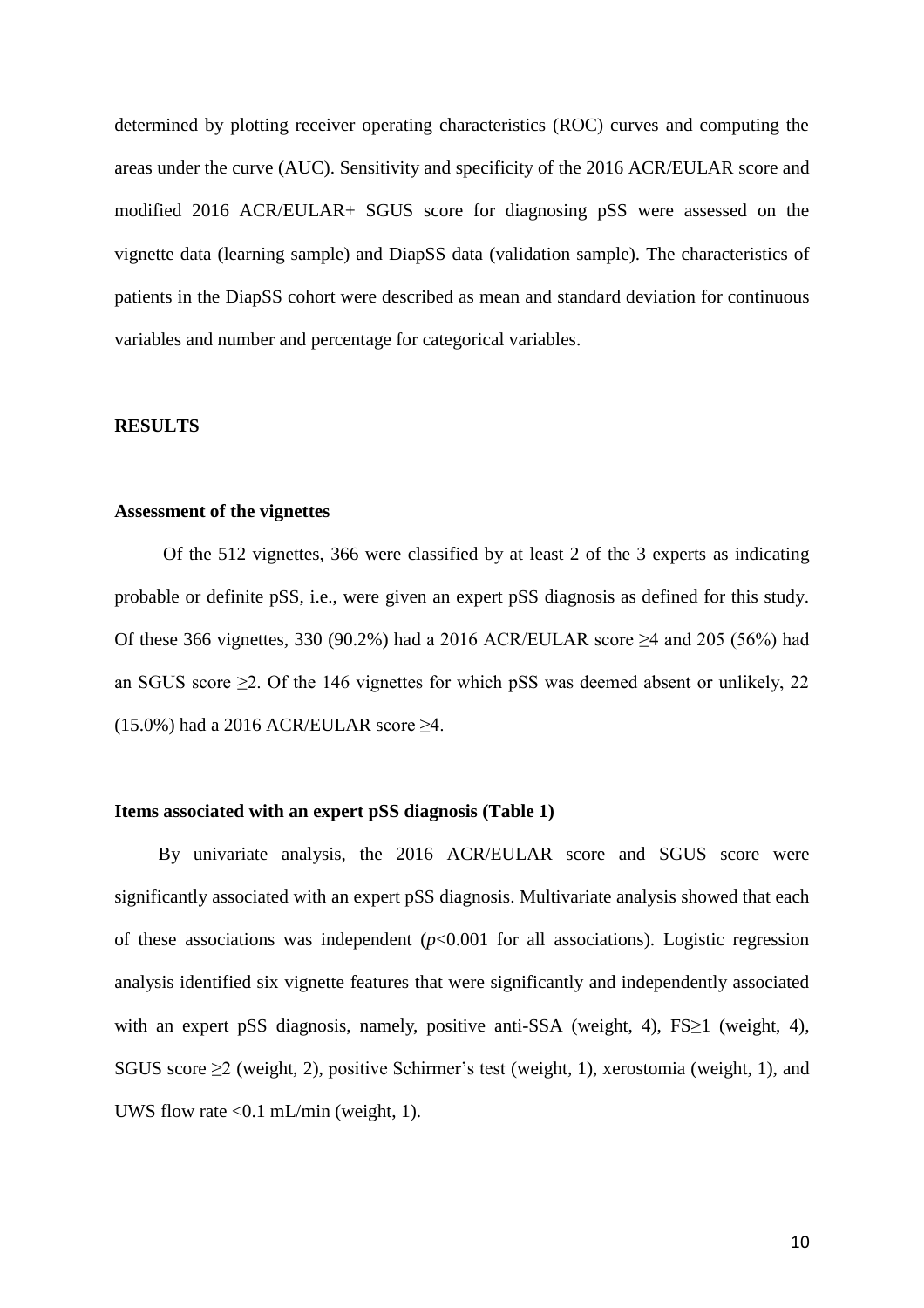### **2016 ACR/EULAR + SGUS score: vignette evaluation**

The results of the logistic regression analysis were then used to derive a modified score (ACR/EULAR + SGUS score) and discussed by the experts.

Adding the SGUS score to the 2016 ACR/EULAR classification criteria set produced the following weights: positive anti-SSA, 3; FS $\geq$ 1, 3; SGUS score $\geq$ 2, 1; positive Schirmer's test, 1; OSS  $\geq$ 5, 1; and UWS flow rate  $\leq$ 0.1 mL/min, 1 (Table 2). OSS was not significantly associated with an expert pSS diagnosis but was kept in this study because it is a 2016 ACR/EULAR classification item.

Figure 1 and table 3 show the ROC curve and the different cutoff. A cutoff of 4 provided the best sensitivity 95.6 (93.0-97.5) with a specificity of 82.6 (76.0-88.0). Adding SGUS improve the sensitivity from 90.2 % to 95.6% with a quite similar specificity 84.1% versus 82.6%.

Specificity was highest with a cutoff of 5 (95.9 [91.3-98.5], whose sensitivity was 81.4 (77.1-85.3). So, adding SGUS improve the sensitivity from 68.9 % to 81.4% with a quite similar specificity 97.3% versus 95.9%

The AUC was better when using the 2016 ACR/EULAR set with addition of the SGUS  $(figure 1).$ 

The panel of experts considered that classification should not be recommended only with the sum of the minor criteria. So the classification with US should be considered with SGUS item that could substitute one of the other minor criteria with a cutoff of 4 or in addition to the other items with a cutoff of 5 (table 2)..

**Validation of the weight of SGUS versus other items of the 2016 ACR/EULAR criteria in an independent patient cohort**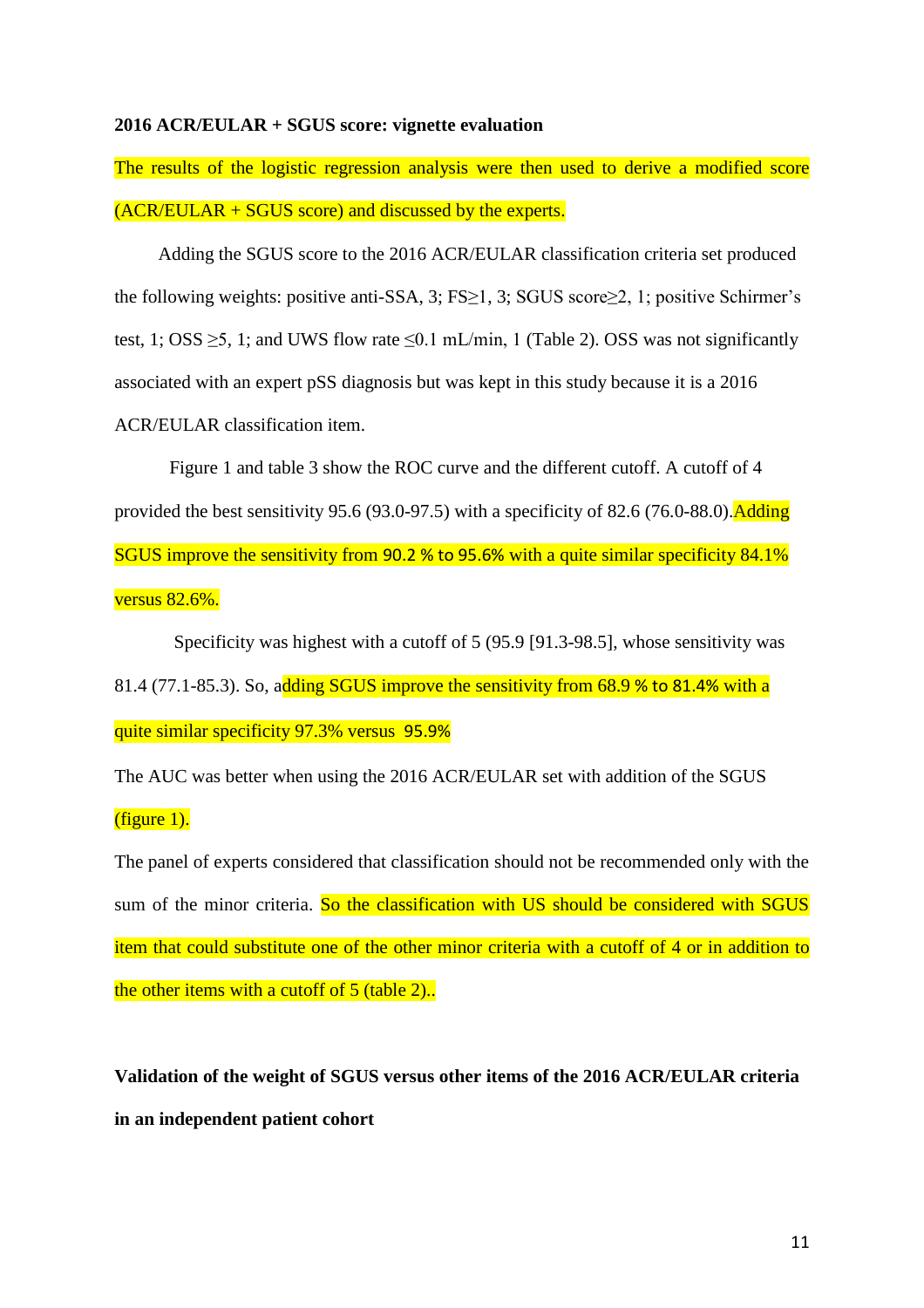The validation cohort was composed of 164 patients from the DiaPSS cohort. Mean age was  $55\pm14$  years, and 68 (41%) patients had an SGUS score  $\geq$  (18, 25). Of the 164 patients, 80 were given an expert diagnosis of pSS and 84 were not (Table 4). The SGUS score was  $\geq$ 2 in 52 (65%) patients with pSS and 16 (5%) without pSS ( $p$ <0.001). Adding SGUS increased sensitivity to a similar degree as in the vignette study, i.e., for the 2016 ACR/EULAR criteria set, from 87% to 93%; specificity decreased slightly, from 84% to 82%.

We determined how many patients in the validation cohort had a modified 2016  $ACR/EULAR$  + SGUS score=4 due only to the presence of minor criteria (positive Schirmer's test, 1 point; OSS≥4, 1 point; UWS flow rate <0.1 mL/min, 1 point; and SGUS score  $\geq 2$ , 1 point). No patient had an ACR/EULAR with SGUS score  $\geq 4$  without having an FS≥1 or positive anti-SSA antibodies.

#### **DISCUSSION**

SGUS has been shown to contribute to the classification and the diagnosis of pSS (26, 27) and is used routinely by experts to assess patients with suspected pSS. SGUS findings were not included in recent classification criteria because the cohorts used to develop them were initiated at a time when SGUS was not yet fully developed. However, the method used to create these new criteria sets allows the addition of items proven to be useful. We evaluated whether adding SGUS findings improved the performance of the 2016 ACR-EULAR criteria set, to determine whether further work using the ACR-EULAR methodology is warranted to develop and validate a new criteria set including the SGUS (28).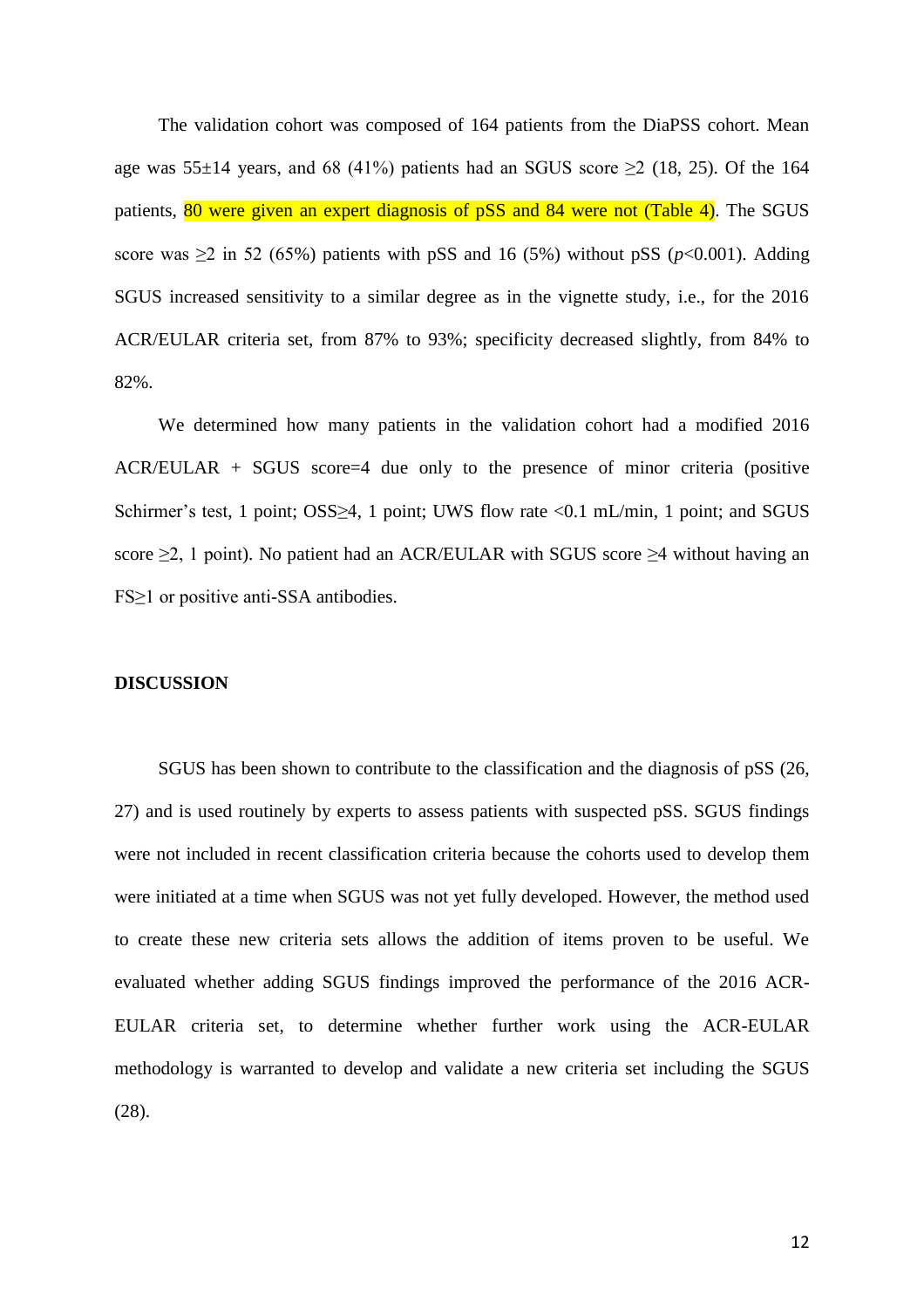In our clinical-vignette study, an abnormal SGUS score  $(21)$  was significantly associated with an expert pSS diagnosis, by both univariate and multivariate analyses Adding SGUS improved the sensitivity of the classification criteria for detecting pSS, with little or no loss of specificity. To our knowledge, no other item has been shown to improve the performance of pSS classification criteria sets in groups of patients (29).

We assessed the contribution of SGUS to classify pSS patients by adding the SGUS score to the other criteria in the 2016 ACR/EULAR set. The results showed that an OSS≥5 was not significantly associated with an expert pSS diagnosis. However, an OSS  $\geq$ 5 contributed to classify pSS in the 2016 ACR/EULAR criteria. A majority of experts on our panel felt that an OSS≥5 deserved to be kept among the classification criteria. We therefore kept it in the criteria set, with the same weight as the Schirmer and UWS criteria. However, there is a need for a new objective tool that detects ocular dryness effectively, requires only widely available material, and can be performed by non-ophthalmologists.

Surprisingly, disease duration (<3 years vs.  $\geq$ 3 years) was not associated with an expert pSS diagnosis. In previous studies, the only feature that reflected disease progression was the nature of the cells in the LSG biopsy (30). SGUS abnormalities have been reported to occur early, at the clinical onset of pSS (10).However, SGUS evidence of parenchymal abnormalities in patients with pSS exhibited little or no change over a 2-year period (25). These data support the potential usefulness of SGUS as a classification criterion for pSS. It would be interesting to investigate whether adding SGUS improves diagnostic performance in patients who have only systemic manifestations or very early pSS.

In our vignette study, adding SGUS improved the sensitivity of ACR/EULAR classification criteria sets , by 5% to 10%. Specificity improved only slightly, suggesting that some of the experts may have lacked confidence in the SGUS score. As an expert pSS diagnosis was defined as at least two of the three experts considering that the vignette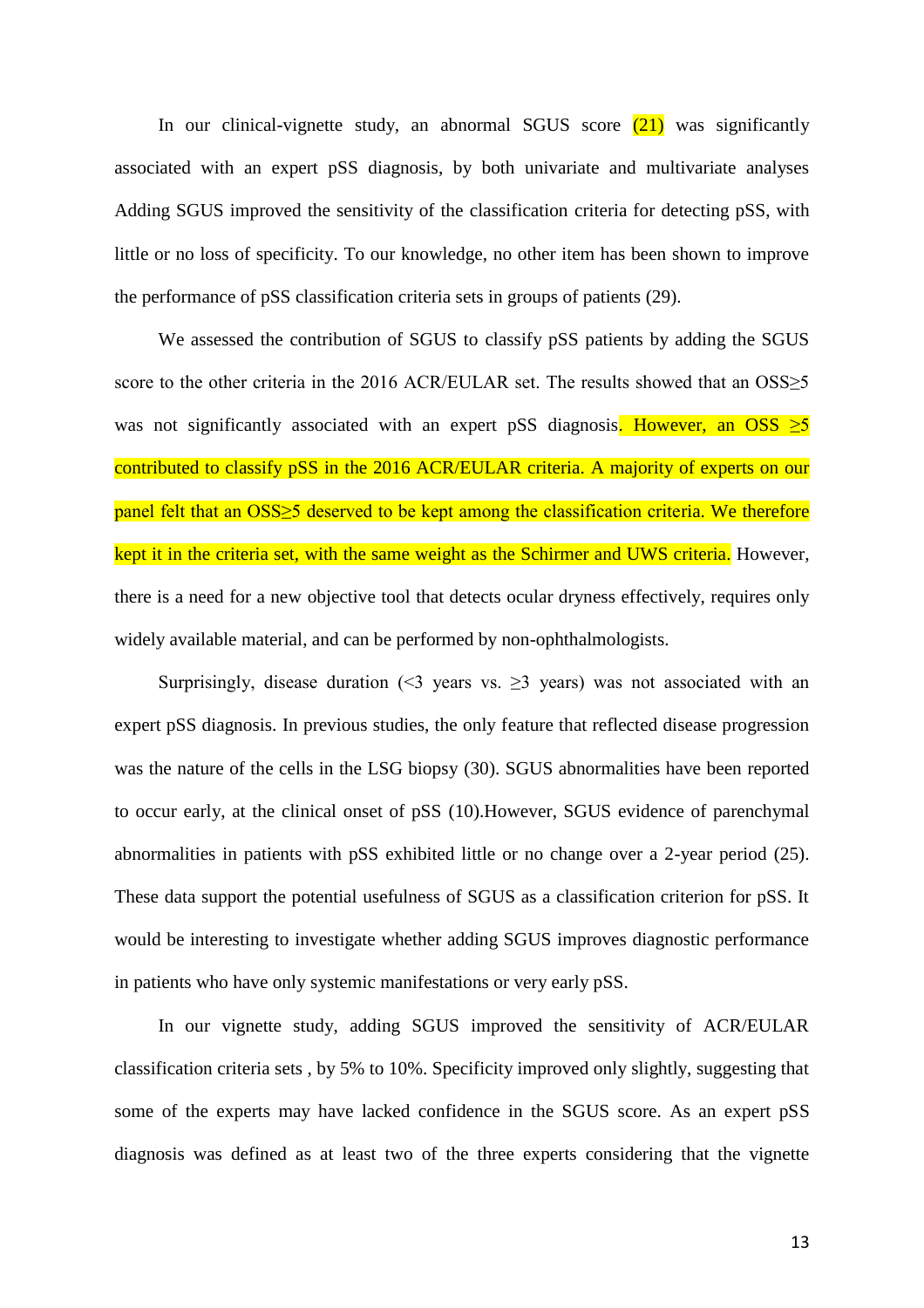indicated probable or definite pSS, and only half the experts had experience with SGUS, an SGUS score  $\geq$  2 may not have markedly increased the probability of an expert pSS diagnosis. In the DiaPSS cohort of patients with suspected pSS, the sensitivity gain obtained by adding SGUS was greater, while specificity non significantly decreased. A recent score derived from ours was also recently defined by the OMERACT (31), and confirmed good inter and intrareliabilities of greyscale lesions and anechoic/hypoechoic foci using a semi quantitative evaluation.

The 2016 ACR/EULAR classification criteria were built as weighted items and can be modified. Adding SGUS increases the performance of the set although 2016 ACR/EULAR classification criteria already had an excellent diagnostic performance (criteria AUC is 0.95 and criteria plus SGUS AUC is 0.96). Depending on the cutoff, SGUS increase the sensitivity with the same specificity than the 2016 ACR/EULAR classification criteria with a cutoff of 4, or keep a good specificity while increasing sensitivity with a cutoff of 5. Using a cutoff of 4, is more easily for practitioners and SGUS item could substitute other minor items of the criteria, rather than being added to the others minor criteria

One of the limitations of our study is that the various specialties involved with diagnosing pSS were not equally represented in the panel of experts, as 20 of the 24 experts were rheumatologists and 3 were oral medicine or dentistry. All are experts in Sjogren and participate to elaborate large cohorts of Sjögren patients and to the development of the 2016ACR/EULAR criteria. We relied on fictitious vignettes, in a departure from the method used for the development and validation of the 2016 ACR-EULAR criteria set. The absence of a significant association between an OSS≥5 and an expert pSS diagnosis suggests that the absence of ophthalmologists among the panel members may have resulted in insufficient importance being given to the OSS. Despite these limitations, our results strongly suggest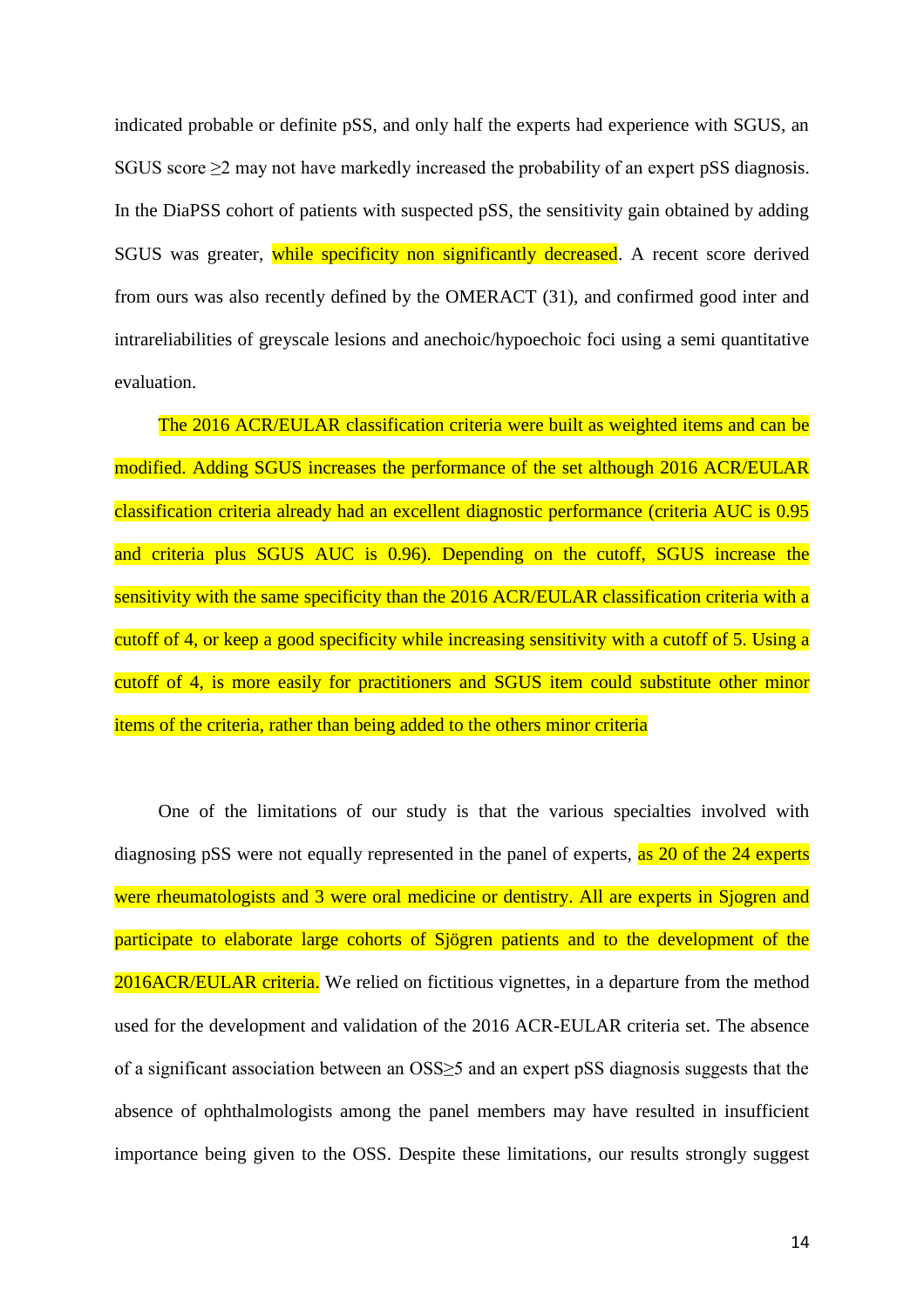that the SGUS score assists in the classification of pSS and deserves inclusion in the next iteration of the ACR-EULAR classification criteria for pSS, which is currently being developed. Furthermore, our study confirms the diagnostic usefulness of SGUS in clinical practice, thus offering a new tool to clinicians involved in the diagnosis and management of pSS.

In conclusion, an abnormal SGUS score was associated with an expert pSS diagnosis. With our study methodology, the weight of the SGUS score was similar to that of minor criteria (UWS flow rate and Schirmer test). Adding an SGUS score  $\geq 2$  to the 2016 ACR/EULAR classification criteria improved sensitivity without substantially modifying specificity when an expert pSS diagnosis was used as the reference standard. The next step will be to formally re-evaluate the 2016 ACR/EULAR criteria set with the SGUS score in patient cohorts at both the development and the validation stages.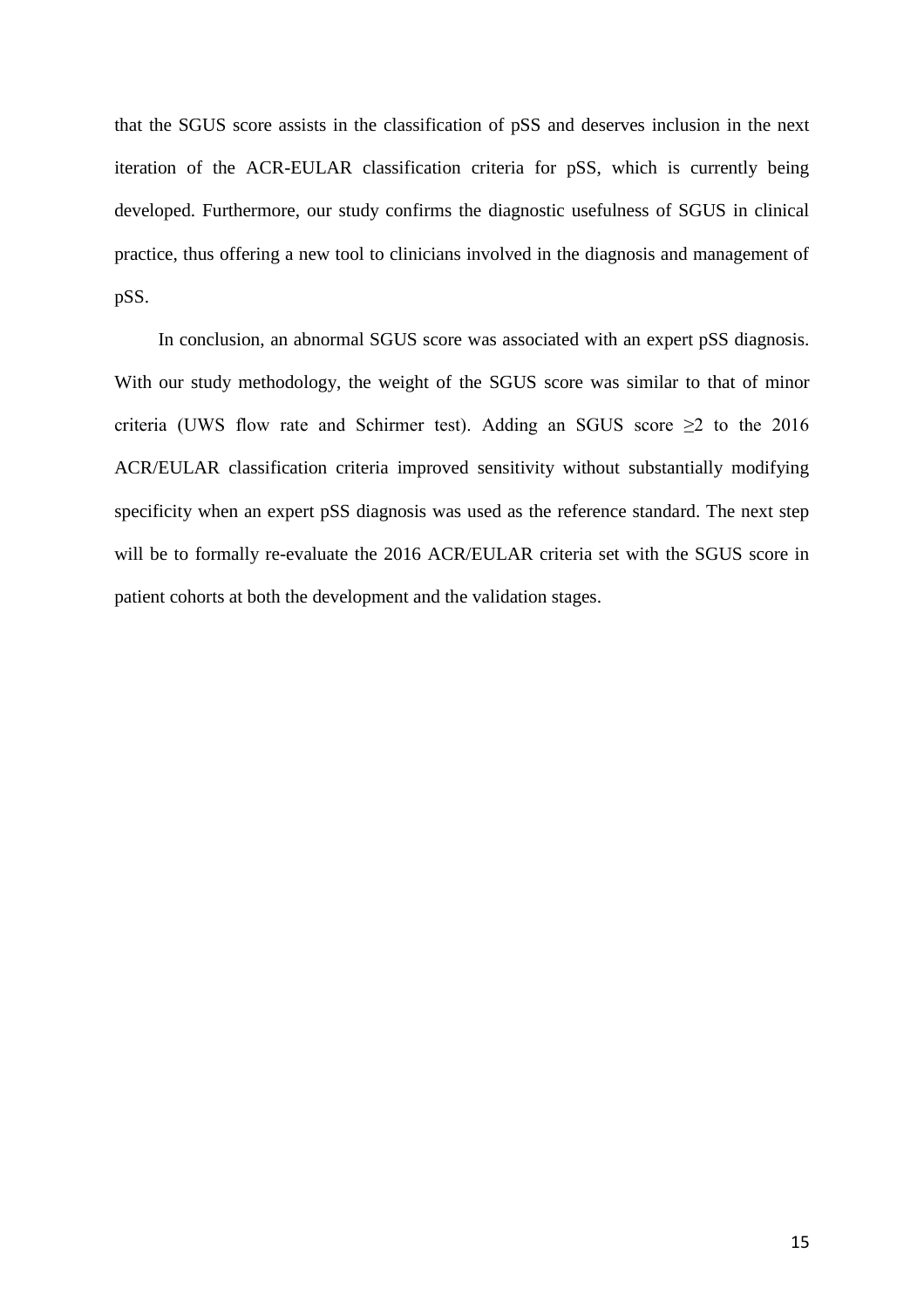## **References**

1. Mariette X, Criswell LA. Primary Sjogren's Syndrome. The New England journal of medicine. 2018;379(1):97.

2. Saraux A, Pers JO, Devauchelle-Pensec V. Treatment of primary Sjogren syndrome. Nat Rev Rheumatol. 2016;12(8):456-71.

3. Fisher BA, Jonsson R, Daniels T, Bombardieri M, Brown RM, Morgan P, et al. Standardisation of labial salivary gland histopathology in clinical trials in primary Sjogren's syndrome. Ann Rheum Dis. 2017;76(7):1161-8.

4. Guellec D, Cornec D, Jousse-Joulin S, Marhadour T, Marcorelles P, Pers JO, et al. Diagnostic value of labial minor salivary gland biopsy for Sjogren's syndrome: a systematic review. Autoimmun Rev. 2013;12(3):416-20.

5. Vitali C, Monti P, Giuggioli C, Tavoni A, Neri R, Genovesi-Ebert F, et al. Parotid sialography and lip biopsy in the evaluation of oral component in Sjogren's syndrome. Clin Exp Rheumatol. 1989;7(2):131-5.

6. Devauchelle-Pensec V, Zabotti A, Carvajal-Alegria G, Filipovic N, Jousse-Joulin S, De Vita S. Salivary gland ultrasonography in primary Sjogren's syndrome: opportunities and challenges. Rheumatology (Oxford). 2019.

7. Carotti M, Salaffi F, Manganelli P, Argalia G. Ultrasonography and colour doppler sonography of salivary glands in primary Sjogren's syndrome. Clin Rheumatol. 2001;20(3):213-9.

8. De Vita S, Lorenzon G, Rossi G, Sabella M, Fossaluzza V. Salivary gland echography in primary and secondary Sjogren's syndrome. Clin Exp Rheumatol. 1992;10(4):351-6.

9. Yonetsu K, Takagi Y, Sumi M, Nakamura T, Eguchi K. Sonography as a replacement for sialography for the diagnosis of salivary glands affected by Sjogren's syndrome. Ann Rheum Dis. 2002;61(3):276-7.

10. Cornec D, Jousse-Joulin S, Marhadour T, Pers JO, Boisrame-Gastrin S, Renaudineau Y, et al. Salivary gland ultrasonography improves the diagnostic performance of the 2012 American College of Rheumatology classification criteria for Sjogren's syndrome. Rheumatology (Oxford). 2014;53(9):1604-7.

11. Hammenfors DS, Brun JG, Jonsson R, Jonsson MV. Diagnostic utility of major salivary gland ultrasonography in primary Sjogren's syndrome. Clin Exp Rheumatol. 2015;33(1):56- 62.

12. Milic VD, Petrovic RR, Boricic IV, Marinkovic-Eric J, Radunovic GL, Jeremic PD, et al. Diagnostic value of salivary gland ultrasonographic scoring system in primary Sjogren's syndrome: a comparison with scintigraphy and biopsy. J Rheumatol. 2009;36(7):1495-500.

13. Mossel E, Delli K, van Nimwegen JF, Stel AJ, Kroese FGM, Spijkervet FKL, et al. Ultrasonography of major salivary glands compared with parotid and labial gland biopsy and classification criteria in patients with clinically suspected primary Sjogren's syndrome. Ann Rheum Dis. 2017.

14. Wernicke D, Hess H, Gromnica-Ihle E, Krause A, Schmidt WA. Ultrasonography of salivary glands -- a highly specific imaging procedure for diagnosis of Sjogren's syndrome. J Rheumatol. 2008;35(2):285-93.

15. Shiboski CH, Shiboski SC, Seror R, Criswell LA, Labetoulle M, Lietman TM, et al. 2016 American College of Rheumatology/European League Against Rheumatism classification criteria for primary Sjogren's syndrome: A consensus and data-driven methodology involving three international patient cohorts. Ann Rheum Dis. 2017;76(1):9-16.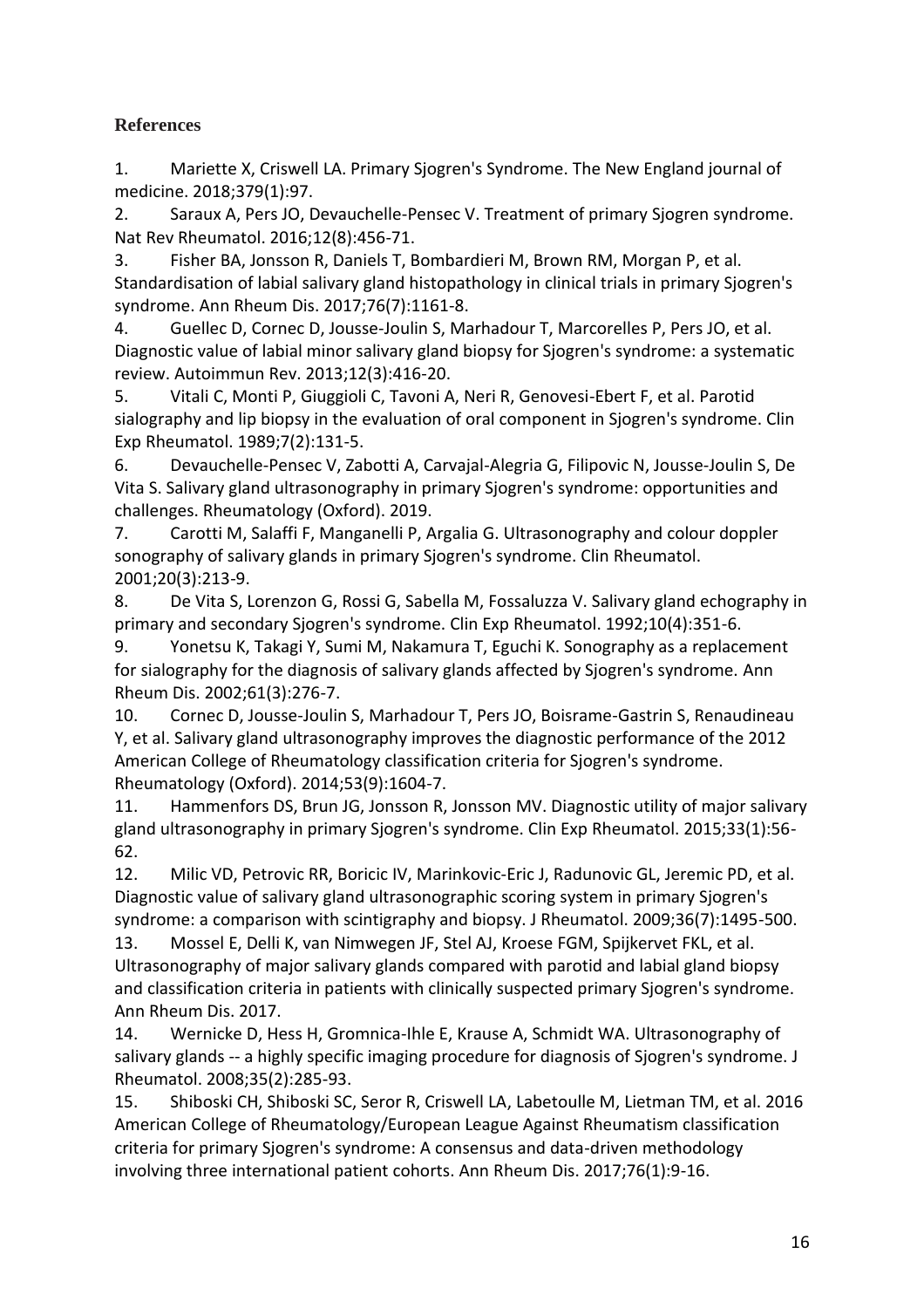16. Shiboski CH, Shiboski SC, Seror R, Criswell LA, Labetoulle M, Lietman TM, et al. 2016 American College of Rheumatology/European League Against Rheumatism Classification Criteria for Primary Sjogren's Syndrome: A Consensus and Data-Driven Methodology Involving Three International Patient Cohorts. Arthritis & rheumatology. 2017;69(1):35-45.

17. Seror R, Ravaud P, Bowman SJ, Baron G, Tzioufas A, Theander E, et al. EULAR Sjogren's syndrome disease activity index: development of a consensus systemic disease activity index for primary Sjogren's syndrome. Ann Rheum Dis. 2010;69(6):1103-9.

18. Cornec D, Jousse-Joulin S, Pers JO, Marhadour T, Cochener B, Boisrame-Gastrin S, et al. Contribution of salivary gland ultrasonography to the diagnosis of Sjogren's syndrome: toward new diagnostic criteria? Arthritis Rheum. 2013;65(1):216-25.

19. Le Goff M, Cornec D, Jousse-Joulin S, Guellec D, Costa S, Marhadour T, et al. Comparison of 2002 AECG and 2016 ACR/EULAR classification criteria and added value of salivary gland ultrasonography in a patient cohort with suspected primary Sjogren's syndrome. Arthritis Res Ther. 2017;19(1):269.

20. Jousse-Joulin S, Milic V, Jonsson MV, Plagou A, Theander E, Luciano N, et al. Is salivary gland ultrasonography a useful tool in Sjogren's syndrome? A systematic review. Rheumatology (Oxford). 2016;55(5):789-800.

21. Jousse-Joulin S, Nowak E, Cornec D, Brown J, Carr A, Carotti M, et al. Salivary gland ultrasound abnormalities in primary Sjogren's syndrome: consensual US-SG core items definition and reliability. RMD Open. 2017;3(1):e000364.

22. Mossel E, Delli K, van Nimwegen JF, Stel AJ, Haacke EA, Kroese FGM, et al. The parotid gland connection: ultrasound and biopsies in primary Sjogren's syndrome. Ann Rheum Dis. 2017.

23. Baldini C, Pepe P, Quartuccio L, Priori R, Bartoloni E, Alunno A, et al. Primary Sjogren's syndrome as a multi-organ disease: impact of the serological profile on the clinical presentation of the disease in a large cohort of Italian patients. Rheumatology (Oxford). 2014;53(5):839-44.

24. Vitali C, Palombi G, Baldini C, Benucci M, Bombardieri S, Covelli M, et al. Sjogren's Syndrome Disease Damage Index and disease activity index: scoring systems for the assessment of disease damage and disease activity in Sjogren's syndrome, derived from an analysis of a cohort of Italian patients. Arthritis Rheum. 2007;56(7):2223-31.

25. Gazeau P, Cornec D, Jousse-Joulin S, Guellec D, Saraux A, Devauchelle-Pensec V. Time-course of ultrasound abnormalities of major salivary glands in suspected Sjogren's syndrome. Joint Bone Spine. 2018;85(2):227-32.

26. Jonsson MV, Baldini C. Major Salivary Gland Ultrasonography in the Diagnosis of Sjogren's Syndrome: A Place in the Diagnostic Criteria? Rheum Dis Clin North Am. 2016;42(3):501-17.

27. Bootsma H, Spijkervet FK, Kroese FG, Vissink A. Toward new classification criteria for Sjogren's syndrome? Arthritis Rheum. 2013;65(1):21-3.

28. Vitali C, Carotti M, Salaffi F. Is it the time to adopt salivary gland ultrasonography as an alternative diagnostic tool for the classification of patients with Sjogren's syndrome? Arthritis Rheum. 2013.

29. Cornec D, Saraux A, Pers JO, Jousse-Joulin S, Marhadour T, Roguedas-Contios AM, et al. Diagnostic accuracy of blood B-cell subset profiling and autoimmunity markers in Sjogren's syndrome. Arthritis Res Ther. 2014;16(1):R15.

30. Christodoulou MI, Kapsogeorgou EK, Moutsopoulos HM. Characteristics of the minor salivary gland infiltrates in Sjogren's syndrome. J Autoimmun. 2010;34(4):400-7.